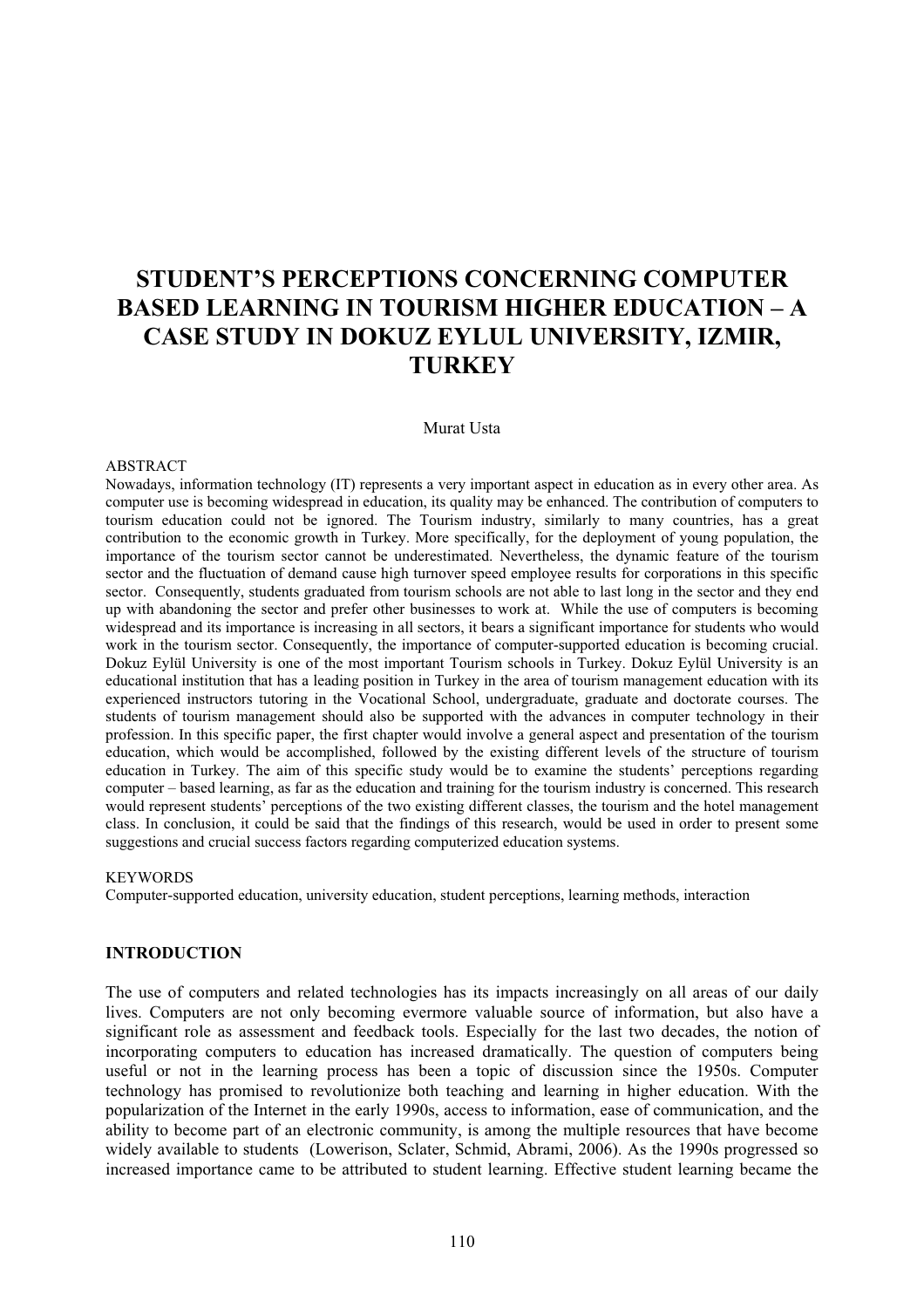central theme and organising principle of university education (Milliken & Barnes, 2002). Computers are publicized as indicators of modernity or post-industrial gadgets that are evidence that their users really belong to the current age. They are **treated** as enabling new and different ways of teaching, learning, and thinking. As magical tools, through their use, they will reform schools and help teachers give up their old teaching habits that are already outdated. In that sense, no restructuring of schools may take place without them (Akindes, 2000). Nevertheless, the use of new technology can be used to improve both teaching and learning experience. There is no need to regard the lecture format of delivery as necessarily opposed to the use of new technology. While the traditional lecture can promote learning, technology can enhance the learning experience (Milliken & Barnes, 2002).

Learning is a complex process. It has a number of requirements: that a student is willing or motivated to learn, that a student is able to learn, that a student is in a social and academic environment that fosters learning and that the instruction is comprehensible and effective (quoted from Jonassen & Grabowski, 1993 by Jelfs & Colbourn) and also learning is a social and active process, where the focus shifts from teacher-directed to student-directed learning (Lowerison, Sclater, Schmid, Abrami, 2006). The demands to increase student numbers have led to the development of new ways of course delivery and teaching and, at the same time, there have been major developments in the specification and access to computing technology (Jelfs & Colbourn, 2002). During the last decade, as access to university education has increased, class sizes have expanded. At The University of North London enrolment in the Biological Sciences has increased by almost 300% in the last 5 years. Set against this background of increasing student numbers, traditional teaching methods are gradually being replaced by teaching methods with a greater emphasis on information and communication technology (Shaw & Marlow, 1999).

Government and industry alike are pressuring educational institutions to adopt the computer as an educational medium. Although calls for instruction suitable for an information society continue to be heard, efforts to construct and use educational software have proven disappointing, and instruction in computer literacy has not yet merited a place beside basic literacy skills (Barnes, 1999). Over the last decade a host of countries have made considerable policy commitments to the development of educational technology infrastructures on a hitherto unprecedented scale. For instance, the Clinton/Gore administration's \$2 billion `Technology Literacy Challenge' and \$2.25 billion `E-Rate' initiative in the USA have been mirrored abroad by the £1 billion UK `National Grid for Learning', the DM160 million `Schulen ans Netz' in Germany and the S\$2 billion Singaporean `Educational Masterplan for computer supported education'. This government commitment aside, the level of institutional expenditure on educational computer supported education is also booming. For instance, the UK primary school sector (K-6) alone is now estimated to be spending £680 million per annum on information technology (quoted from Bannister, 1998 by Selwyn 2000).

Pennington's (1994) research into students' perceptions of learning, referred to earlier, questioned the use of lectures as the chief means of delivering course content. He concluded that there was "an overreliance on the traditional lecture as the major vehicle for course presentation and [that there were] indications that these (sic) were not always well planned or effectively utilised" (quoted from Pennington, 1994 by Milliken & Barnes, 2002).

Papert (1993) and Negroponte (1995), argue that learning by interacting with computer-simulated models is superior to learning by reading a book. This argument is reminiscent of Dewey's (1916) argument that learning through experience is the best method of education. Papert (1993) argues that the computer supports experiential learning and problem solving. Therefore computers enhance the learning process (quoted from Papert, 1993 & Negroponte, 1995 by Barnes, 1999).

Johnson (1982) has reported the following ideas that pertain to the importance of computer use:

1. Information technology is essential to students, faculty, and administrators.

2. A major challenge is to provide education, training, and awareness in the use and potential of information technology (quoted from Johnson, 1982 from Al-Mwandieh, 1999).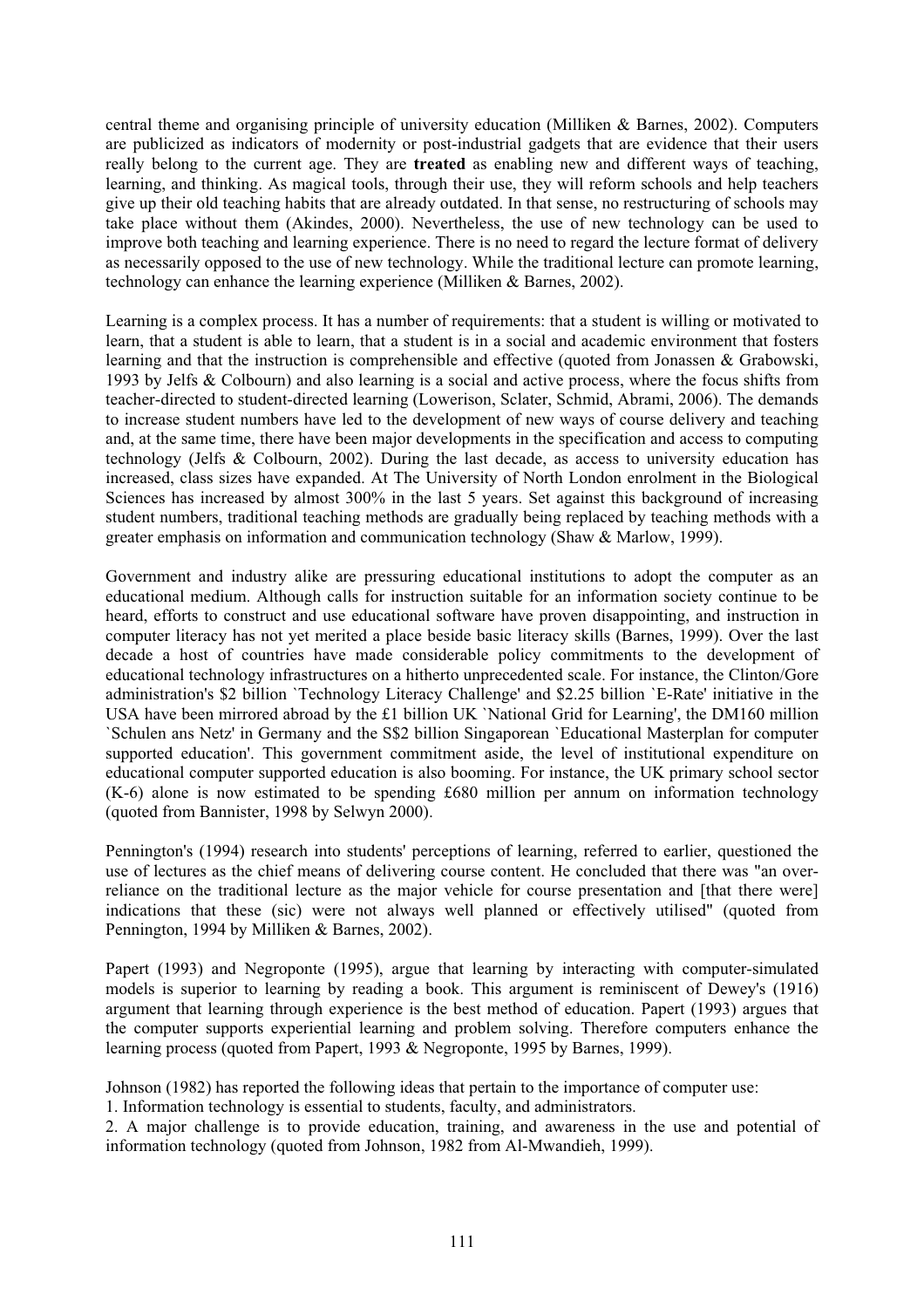Students are generally very positive about the use of technology in their classes when: A common argument for the promotion of computers in schools is the new economy and its global character. New workers need to be team workers, they must be flexible, and they must have computer skills to find jobs (Akindes, 2000). The structured method to teaching the module generated by the computer-based approach attracted a positive response from students, with the exception of the ease of learning (Milliken & Barnes, 2002). Its use is perceived as improving student learning; computer skills are perceived as beneficial for future careers (Shuell & Farber, 2001); or generally its use has a value-added component (Harris, 1999), (quoted from Shuell & Farber, 2001, Harris, 1999 from Lowerison, Sclater, Schmid, Abrami, 2006). This is true in adults' personal lives, where the use of information technology may be a valuable enhancement to their way of life. The use of information technology is also increasingly common in the workplace. A strong foundation in technology-related education will help students to develop an understanding of the nature of technology and its appropriate selection and use (Lawson, 2005). This degree of familiarity with an innovation focus makes it possible and reasonable to ask participants directly about their perceptions of an innovation at an early stage of the process. This is the approach used in this research and has been adopted in the majority of studies focusing on the adoption of technology over recent years (Van Braak & Tearle, 2006).

Reflection on teaching and how to improve student learning should be important aspects of every lecturer's job (Milliken & Barnes, 2002). Teachers are the actors of the process and they have to subscribe to the constructivism principles assimilating the new information technologies and communications as an essential tool in their work (Cantero, M. O., 2002). The belief is that computer technology has the potential to transform a passive learning environment into one that is more active and under the control of the learner. However, this is largely dependent on how the computer technology is used (Lowerison, Sclater, Schmid, Abrami, 2006). Redesigning an education system is a relatively easy exercise changing one's own method of teaching, especially when it has been acclaimed as successful by all the old standards, is very much harder (Roberts, 2004). It is usually difficult for teachers to decide to use an innovation as a replacement for usual instruction or as a supplement to instruction. In most cases, the decision depends on which approach can provide more effective outcomes (Kuang & Liao, 2007). The diffusion process, people's individual characteristics which impact on their adoption of an innovation, people's perceptions of the characteristics by which an innovation can be described, and the pattern of the changing rate of adoption of an innovation as it passes through different stages (Braak & Tearle, 2006). Computers do have the potential to help teachers reflect and transform their work. The question is not so much the amount of technology a teacher uses. It is how he or she is able to engage students (and him or herself) in a process of selftransformation and help them transform the immediate environment (Akindes, 2000). According to Volery and Lord (2000), lecturers need to upgrade their technical skills and change the role of the academic from 'the intellect on the stage' to that of a 'learning catalyst' (Jelfs & Colbourn, 2002).

How and how much do schools integrate technology to their curriculum? With the acknowledgement of the importance of the quality of technology use on student learning, more policy emphasis should be placed on promoting technology uses that have positive impacts in schools (Lei, Zhao, 2005). A recent study by Shuell and Farber (2001) raised the question of how student perceptions of technology implementation affect learning. Their results indicated that students view technology as beneficial in facilitating learning, as well as increasing motivation to learn (Lowerison, Sclater, Schmid, Abrami, 2006). Although computers may be a more physically interactive medium than a book, they add another level of abstraction to the learning process because students are working with simulated rather than real objects (Barnes, 1999).

This is true in adults' personal lives, where the use of information technology may be a valuable enhancement to their way of life.

Six dimensions to student attitudes toward computer-supported learning were identified as follows; 'comfort', 'interactivity', 'self-satisfaction', 'value new technology', 'experience' and 'context'. Students exhibited low scores in the attitude dimensions of 'value new technology', 'interactivity' and 'context'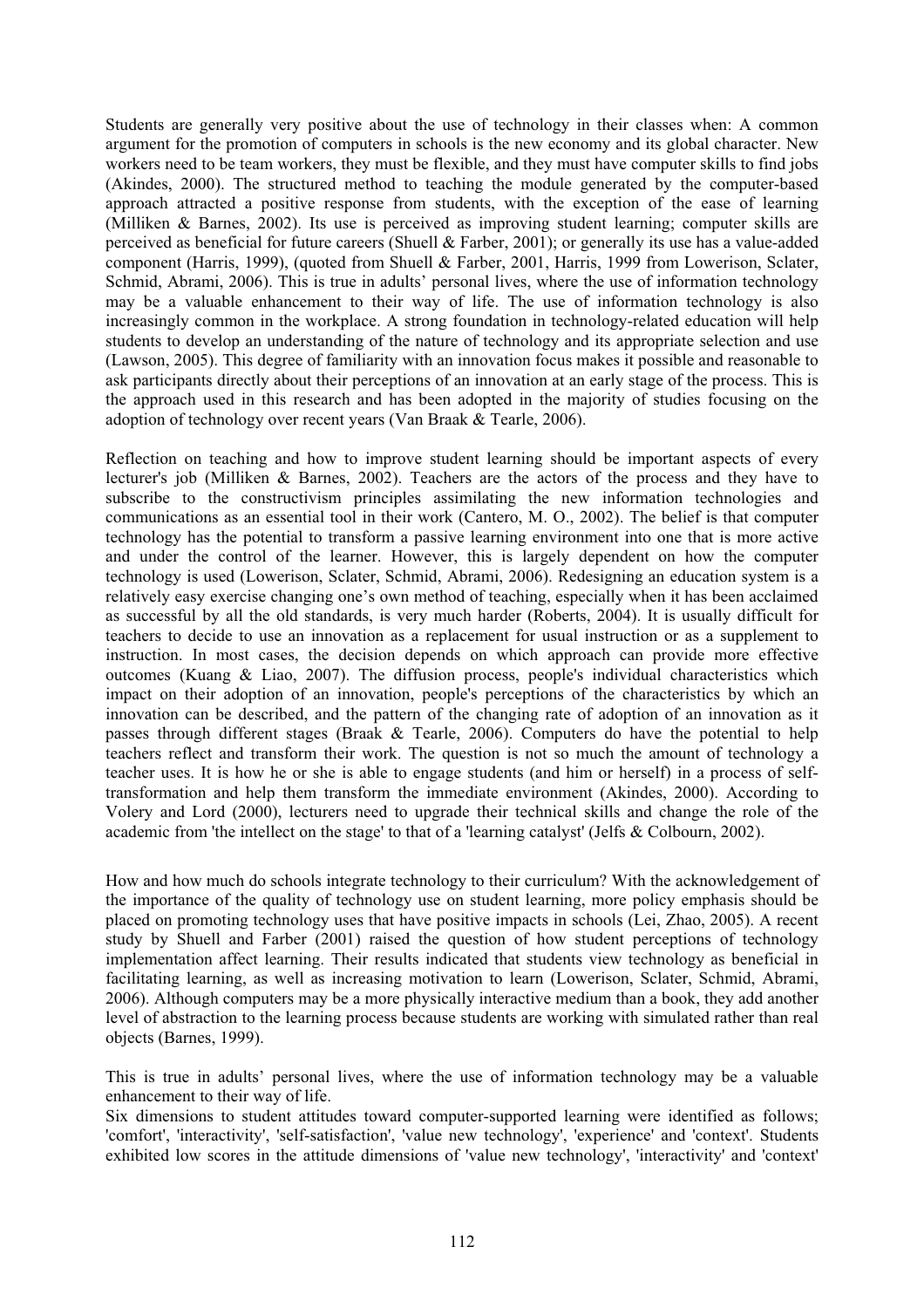indicating that they were uncomfortable with computers, were unhappy about the lack of personal contact and would prefer to learn in a more traditional mode (Shaw & Marlow, 1999).

Also Van Braak & Tearle's research denotes some results about the computer supported education. Table 1 shows us the effects of computer-supported education that Van Braak & Tearle explored.

| Relative advantage | Use of a computer improves the quality of learning                              |
|--------------------|---------------------------------------------------------------------------------|
| Effectiveness      | Use of a computer for learning helps one to achieve their goals                 |
| Observability      | When a computer is used for learning, others can see the positive results       |
| Preferability      | It is better to use a computer for learning than not to use one                 |
| Applicability      | The use of a computer for learning serves several different goals               |
| Flexibility        | Thanks to computers learning activities can be undertaken with more flexibility |
| Economic advantage | Investing in a computer for learning is worth the cost                          |
| Specificity        | When a computer is used for learning, goals can be reached which could not be   |
|                    | reached otherwise                                                               |
| Necessity          | Use of a computer for learning is a necessity                                   |

Table 1. Description of the nine computer attributes for learning

However, more technology use may cause more harm than good (Lei, Zhao, 2005). While the study shows us similar results like recent research that computer has positive effects to learning efforts, contrary to beliefs students have also mentioned, some disadvantages exist about computer supported learning in this study.

This study would like to find out students' thoughts about computer-supported education by means of qualitative approach, which is a nominal group technique. Yet, there is also an equally pressing need for more qualitative approaches to educational computing research to be adopted. Unlike the vast majority of other areas of social science research, education technology has remained peculiarly impervious to qualitative methodology and analysis. In this way, qualitative findings can be used to 'illuminate' quantitative data (quoted from Parlette & Hamilton, 1972 by Yuksel, Hancer and Yuksel, 2006). Although an overt reliance on qualitative methods is as constricting as a purely quantitative approach, the addition of a qualitative dimension to education computing research allows a focus on what does happen (as opposed to what has apparently happened or what could happen) when computers are used in educational settings (Selwyn, 2000).

# **STUDY (METHODOLOGY)**

This study aimed to explore students' perceptions on using computer technology for supporting the courses given in their school. In order to understand their views', Nominal Group Technique methodology is adopted. Three questions posed to the students.

- What may be the advantages and disadvantages of computer supported learning?
- What can be done for computer-supported education to get the most out of it?
- Which courses may be more convenient for computer-supported education?

## **NOMINAL GROUP TECHNIQUE APPLICATION OF NGT PROCEDURE (26.01.2007)**

The NGT group was composed of 8 tourism undergraduate students. A nominal group technique (NGT) was conducted. The NGT is essentially a six-step approach to decision making (quoted from Claxton, 1980 by Yuksel, Hancer and Yuksel, 2006):

- 1 participants are presented with an initial statement of the topic to be discussed;
- 2 individual work precedes group discussion (i.e., silent generation of individual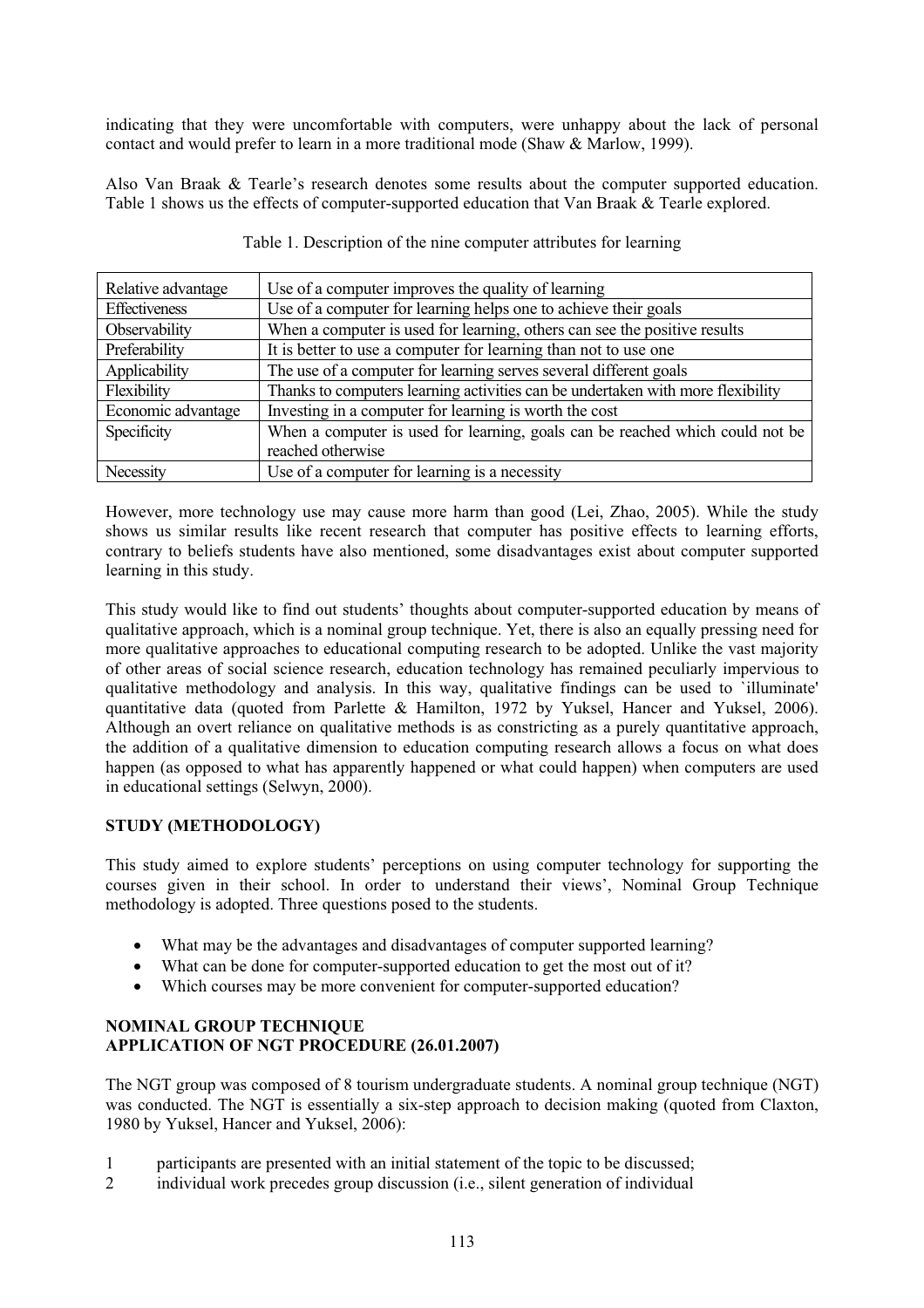ideas by group members);

- 3 round robin feedback of ideas generated during the silent generation period;
- 4 unstructured group discussion and group clarification of the ideas;<br>5 a polling procedure to converge to a specific solution (i.e. individually
- 5 a polling procedure to converge to a specific solution (i.e., individual voting to rank the ideas) and,
- 6 discussions of the results from the voting process.

Eight students participated to NGT in order to obtain in-depth perspectives on the research purpose. In the first step; the students were asked below mentioned questions.

# **1st Step of NGT**

8 participants were explained the purpose of the study, their role within this study and the process of the technique. Participants were convinced that there is no right or wrong answers. The participants took time as a group to listen, ask questions, and clarify the issue. The participants were invited to computer laboratory for the second step.

# **2nd Step of NGT**

Questions and answers that were asked to participants were asked to be typed by using computers. Participants were asked to quote quietly about the questions and write down all their ideas without discussing them. The first question was; *"What may be the advantages and disadvantages of computersupported learning?"* The second question was; *"What can be done for computer-supported education to get the most out of it?"* The third question was; *"Which courses may be more convenient for computer-supported education?"* This first step of NGT took about half an hour. The picture of this step is presented below.



Figure 1. Participants of NGT performing the second step

After this step, participants were invited to coffee break

## **3rd Step of NGT**

Participants were invited to discussion rooms. A 'round robin' contribution of ideas took place. Participants were given enough time to explain their reasons briefly so as to clarify what they meant. Pictures of the nominal groups are presented below.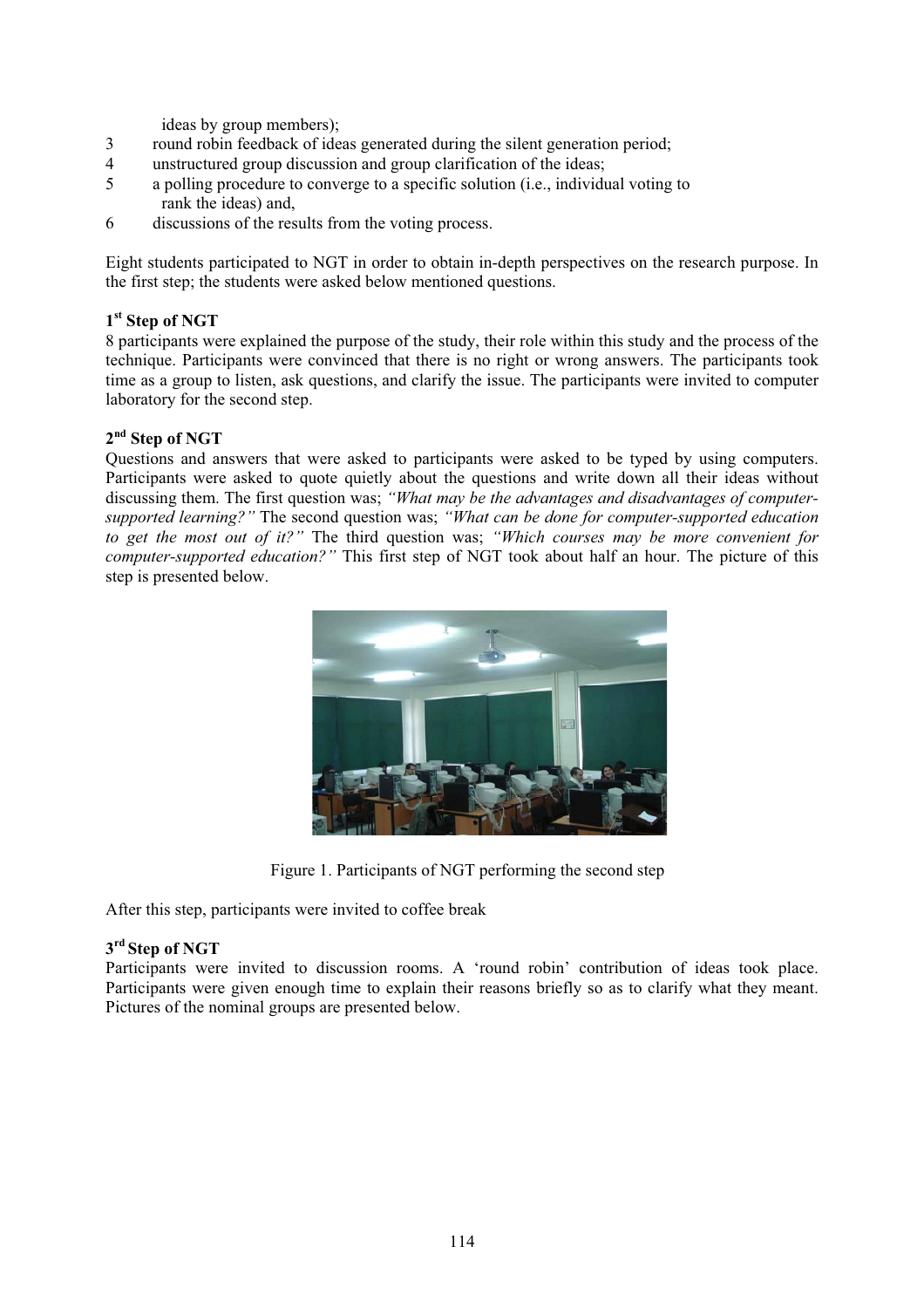

Figure 2. Participants of the first nominal group in discussion room

# **4th Step of NGT**

The groups had been explained that the aim was discovering all the reasons of computer-supported education; consequently; participants were asked to suggest additional ideas to add to those listed. Third and fourth steps took about 90 minutes in total.

## **5th Step of NGT**

Participants were invited to come together in a conference room. They were requested to answer which ideas or opinions were the most important ones for them.

## **6th Step of NGT**

8 participants of NGT were asked if they would add some critics or final opinions. Lists of opinion were requested to students to reorder opinions from the most important to the least important and than they were requested to internalize by voting the most important results.

# **FINDINGS AND THE RESULTS**

According to Lojoie & Derry, computer technology may also serve as a cognitive tool by supporting, guiding, and extending the thinking processes of students (Baylor & Ritchie, 2002, 400). When computers are used as a tool to help students analyze, compare, contrast, or evaluate resources, the computer facilitates the student's internal cognitive processes by serving as an extension to their intellectual capacity (Baylor & Ritchie, 2002). Similar to Van Braak & Tearle and similar to Baylor & Ritchie, this study has also similar students' responses supporting recent findings.

It is apparent that computers are one of the most important parts of educational unity. Tourism organizations as a member of the service sector certainly need well qualified and equipped employees. Thinking the impact of the usage of computers in every sector, tourism organizations also need the elasticity, speed, and power that computers provide.

In this study, the aim is to find out the thoughts and expectations about the computer supported education. NGT provides an opportunity for the students to discuss their own ideas and experiences in the light of the posed questions.

When the process concluded, the results show us significant findings. When their thoughts are compared, the advantageous and disadvantageous points of computer supported education can be easily seen and it is listed on table 2 and table 3.

While assessing the  $1<sup>st</sup>$  question we can see following responses about the advantages and disadvatages of computer support while learning: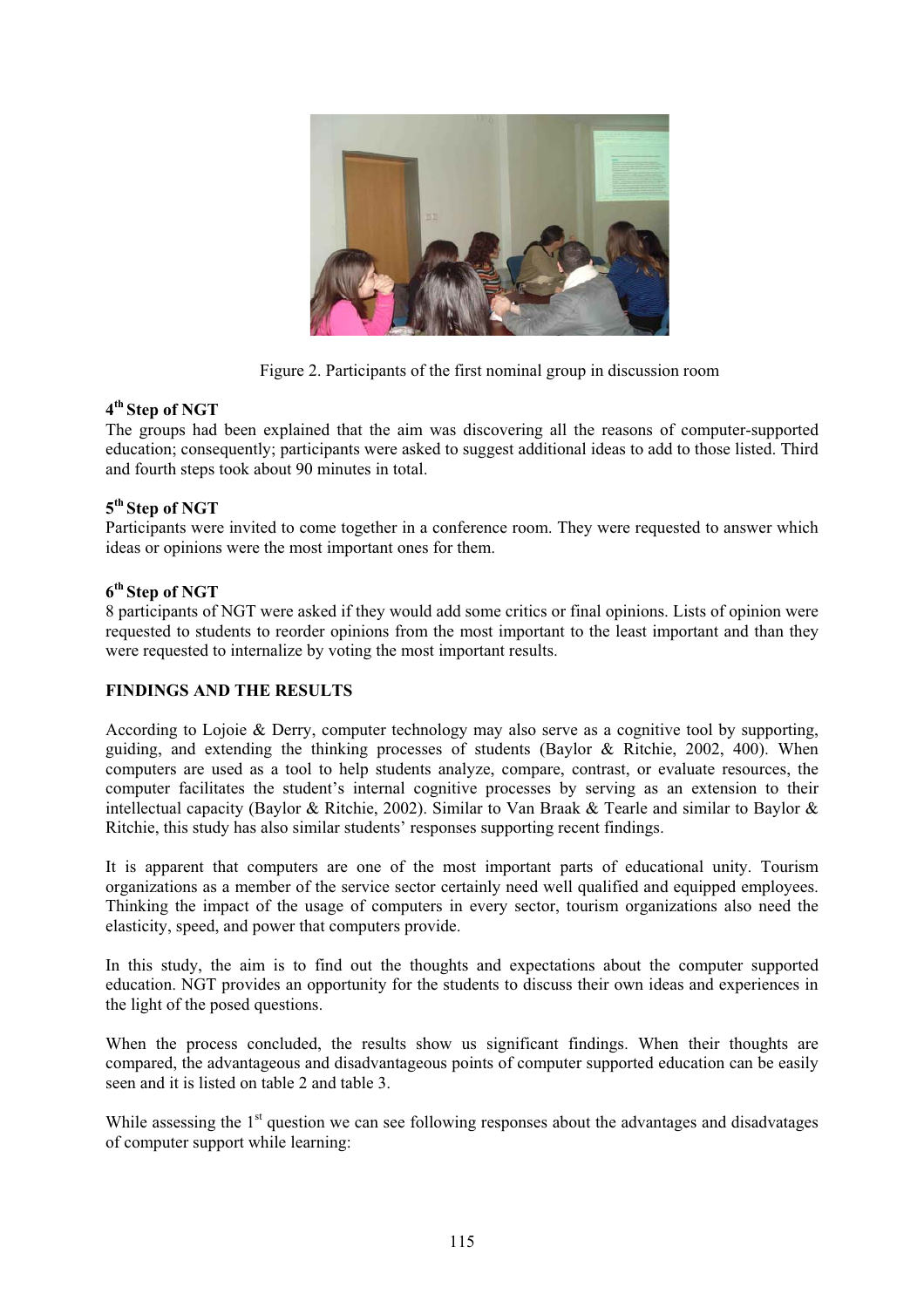|                                                                                                                                                                                            | Mean after<br>rating |
|--------------------------------------------------------------------------------------------------------------------------------------------------------------------------------------------|----------------------|
| Computers mean doing practice. Doing practices increase learning<br>1.<br>capacity                                                                                                         | 4,875                |
| It will provide me to be more successful in the field (work life).<br>2.                                                                                                                   | 4,625                |
| 3.<br>Courses are more attractive with computers, it increases attendance during<br>courses                                                                                                | 4,125                |
| To reach the information, internet is a necessity, by implication computers<br>4.<br>are a necessity                                                                                       | 4,125                |
| Computers are speeding up the course process speed is the necessity of<br>5.<br>our era                                                                                                    | 3,875                |
| 6. Computers can transform theoretical knowledge to the practice because of<br>this reason computer supported education can provide consistent<br>information                              | 3,875                |
| 7. Increase the ability to interpret what we are seeing                                                                                                                                    | 3,75                 |
| 8. I don't think that computer supported learning don't have<br>any<br>disadvantages if its use is proper to the subject and with the<br>commencement to use a computer at the early ages. | 3,625                |
| It's an advantage to improve the interpretation ability<br>9.                                                                                                                              | 3,5                  |
| 10. The use of data show material remove the necessity to take notes so<br>remove the waste of time by implication it is a useful way to listen the<br>course with full of concentration.  | 3,375                |

# Table 2. Advantages of The Computer Support While Learning

# Table 3. Disadvantages of The Computer Support While Learning

|                                                                                                                                                                                                                              | Mean after<br>rating |
|------------------------------------------------------------------------------------------------------------------------------------------------------------------------------------------------------------------------------|----------------------|
| 1. The copy-paste routin decrease the creativity                                                                                                                                                                             | 4,25                 |
| Decrease power of imagination and conform to lazy<br>2.                                                                                                                                                                      | 3,75                 |
| 3. Computers remove exertion                                                                                                                                                                                                 | 3,5                  |
| 4. Instructor couldn't pursuit their student, generally instructor couldn't<br>follow the process and couldn't check. Between instructor and student<br>relations disappear day by day and this lead the lack of interaction | 3,5                  |
| 5. Who can judge that who worked a lot? Cos one button access to collect<br>information is the easiest way                                                                                                                   | 3,375                |
| 6. Generally the only disadvantages of computer support education is<br>leading students to be a learning parrot fashion.                                                                                                    | 3,25                 |
| 7. Computers remove the creativity while students prepare for a course                                                                                                                                                       | 2,5                  |

When the advantages of computer support are analyzed, we can see that The group responses show us that students in general, have significant positive ideas. *"Computers mean doing practice. Doing practices increase learning capacity"* is one of the most notable expressions. The students consider that computers serve student the opportunity to do more exercise during courses. According the students thoughts, this proves that computers are essential part of learning.

The following statements;

- It will provide me to be more successful in the field (work life).
- $\bullet$ *To reach the information, internet is a necessity, by implication computers are a necessity*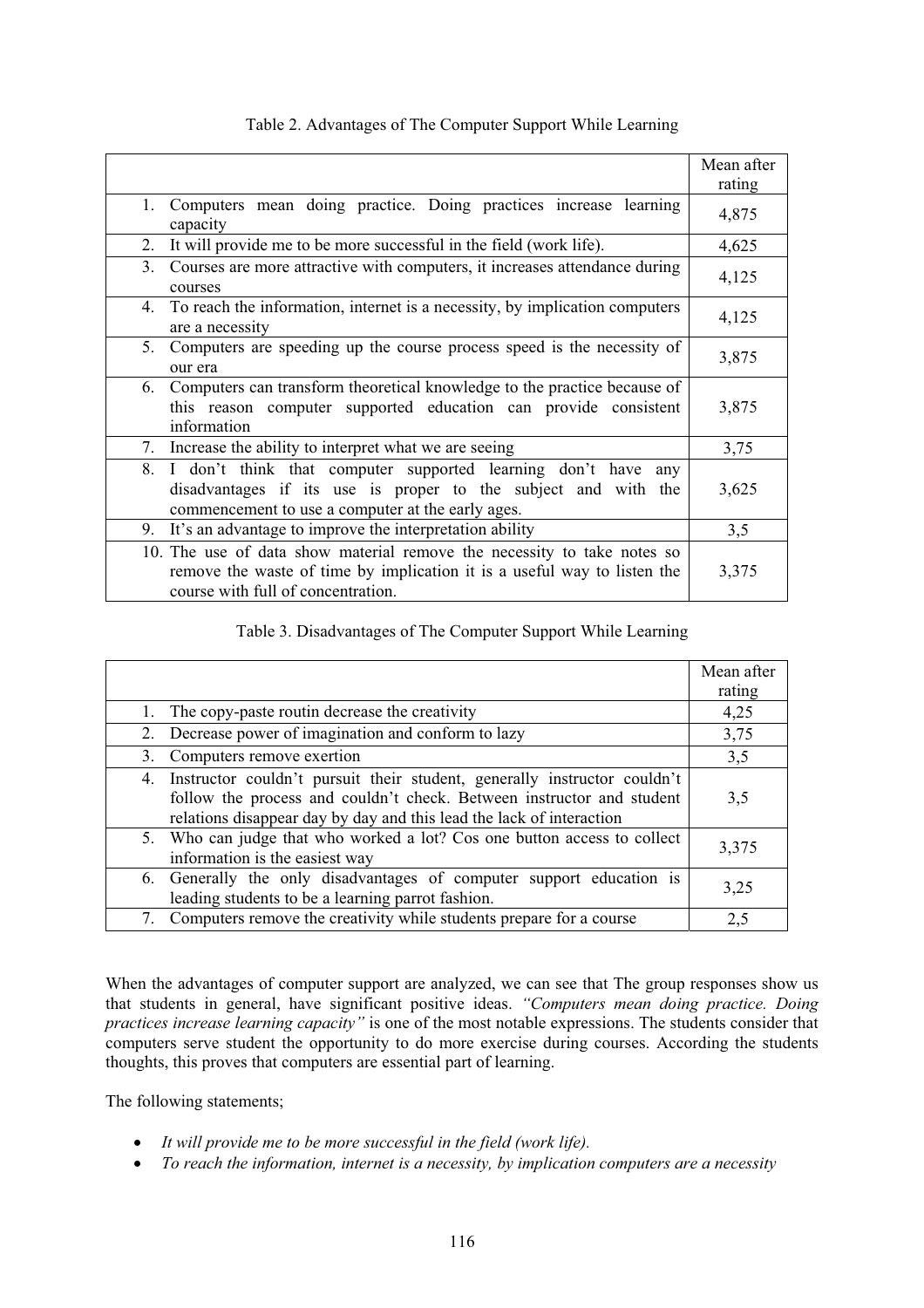- *Computers are speeding up the course process speed is the necessity of our era* 

*emphasize both the speed that computers provide and the importance to reach information with the aid of internet rapidly. According to students, the belief* 

*"To be more success in the field" that computer supported courses will provide is also one of the advantages.* 

The following statements on the table reflect the advantages of computer support and lead to different important points

- *Courses are more attractive with computers, it increases attendance during courses*
- *Computers can transform theoretical knowledge to the practice because of this reason computer supported education can provide consistent information*
- Increase the ability to interpret what we are seeing
- $\bullet$ It's an advantage to improve the interpretation ability

The items above drew attention to course performance that computers affect. According to the students' attendance to courses, the speed, and consistent information that computers provide make courses more attractive, and interesting. It can se said that students are more involved to courses with the aid of computers.

Statements indicated above are the reflections of positive circumstances but the reality is two fold. There are also negative circumstances that destroy the welfare of the computer support for courses

When the disadvantageous findings are analyzed, the top negative statements are;

- *The copy-paste routin decrease the creativity*
- *Decrease power of imagination and conform to lazy*
- *Computers remove exertion*
- *Instructor couldn't pursuit their student, generally instructor couldn't follow the process and couldn't check. Between instructor and student relations disappear day by day and this lead the lack of interaction*

The most significant disadvantageous item emphasized by students focuses on *copy-paste routin.* The following top rated findings "*Decrease power of imagination and conform to lazy*" and "*remove exertion*" are giving countenance to the first item. It can be said that computers could lead and could familiarize the student to be lazy. The lack of interaction between students and instructors is also one of the most important disadvantageous finding that students emphasized. It can be commentate that computers construct a wall between students and instructors.

When the last disadvantageous statement is taken into consideration, it is apparent that it is rated very low which show they are not assumed as important as the others. As it seen on the table 3 "*Computers remove the creativity while students prepare for a course*" is rated as 2,5 which is quite below the mean. This means that the students don't believe they loose their creativity.

Exemining the responses about the  $2<sup>nd</sup>$  question (What can be done for computer supported education to provide more benefit?), there is also useful thoughts that students mentioned.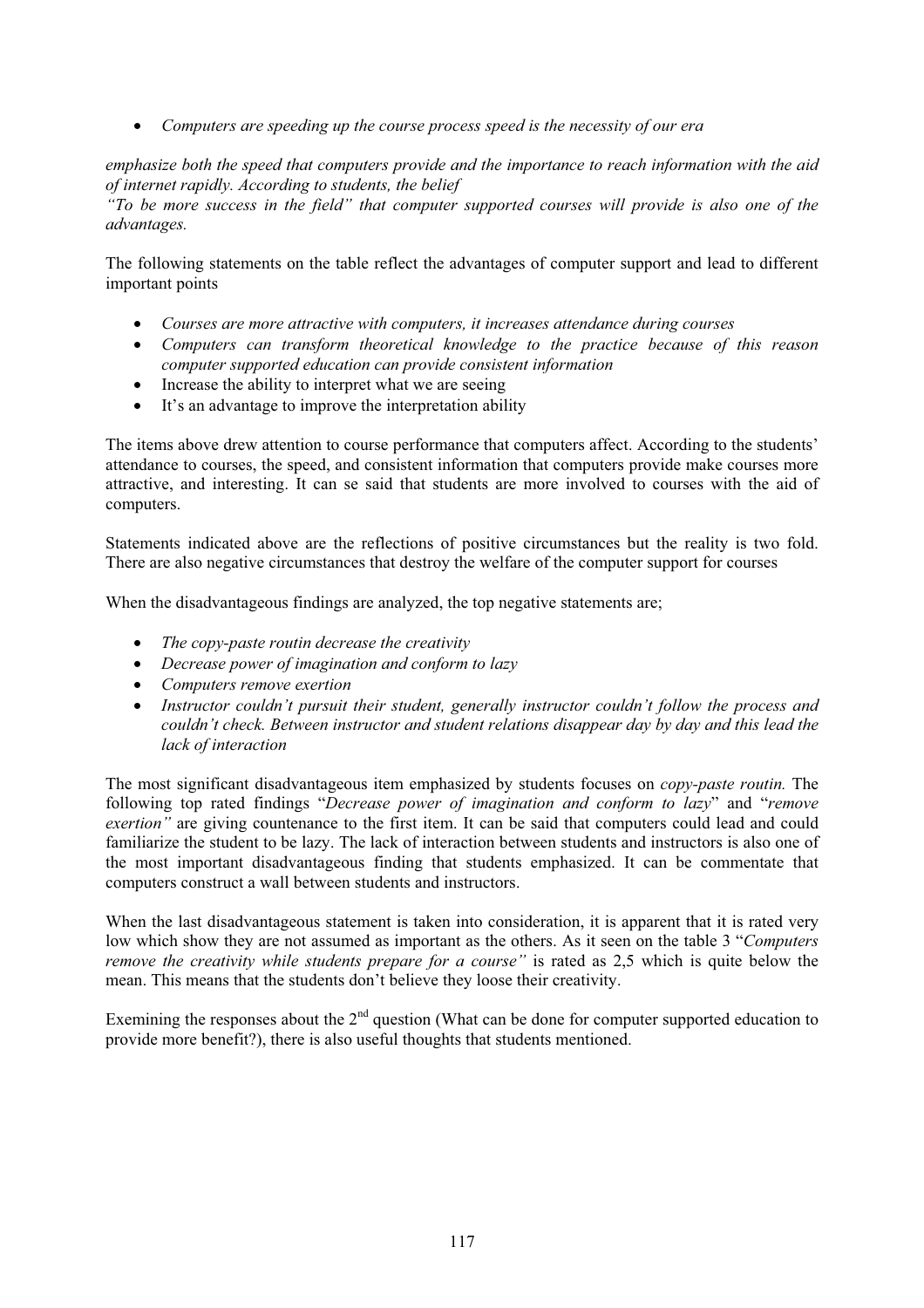|                                                                                | Mean after |
|--------------------------------------------------------------------------------|------------|
|                                                                                | rating     |
| Both students and instructors have to be trained about computers support<br>1. | 4,375      |
|                                                                                |            |
| 2. Convenient mental infrastructure is a necessity                             | 4,125      |
| 3. The use of computers in general both students and instructor convict to the |            |
| classroom. Some courses may be done on the grass.                              | 3,75       |
| 4. Instructors should balance the use of computers. The support of computers   | 3,75       |
| should be limited.                                                             |            |
| 5. With the aid of visual aspects courses becomes more permanent. Yet,         |            |
| drama concept can be integrated to the course contents                         | 3,75       |
| Instructors should incorporate itself accumulations, they shouldn't be<br>6.   |            |
| dependent to computers                                                         | 3,625      |
| Workshop technique is more common than computers support on the<br>7.          |            |
| courses                                                                        | 3,375      |

Table 4. Students Thoughts about computer supported education to provide more benefit?

The level of the ability to use a computer is essential for both students and instructors. According to students, the mental infrastructure of an instructor is important, because if he/she is well equipped about computers, they believe that courses could become more fluent. Another point that students had mentioned they don't want to be addicted to computers during courses. If it generalized; the third, fourth fifth sixth and seventh items show us that students don't want to belong to computers. It can be seen that they demand other learning techniques along computers.

Finally for the 3rd question *(Which courses may be more convenient for computer support?),* they agree with, computers can be integrated for all courses that they are learning as a Tourism Student.

# **CONCLUSION**

Computers in fact play a vital role in the learning process. As the students have indicated through NGT discussions, they are common that computer is a necessity but if they are used properly. They want to be well equipped for their working lives. They thing, lessons which supported via computers can bring them equipment rapidly and they believe it will be useful for their work lives.

They don't regret the efficiency of computers for learning but they thing it should be balanced. They are so willing to do courses with other learning techniques. Students also mention that *"the computer equal to the internet."* They couldn't think computer without internet. But, same time they think that internet is an "*information trash*" considering students.

They also think that *"computers speeding up the course process*". Yet, "*the use of data show material, remove the necessity to take notes so remove the waste of time by implication it is a useful way to listen the course with full of concentration.*" are in the most important results that student underlined

One of the most significant negative effects of the computers for learning is that computers lead students to be lazy. Furthermore they are complaining about the lack of interaction. Besides they emphasizes that *"both students and instructors have to be trained about computers*" and "*the workshop technique is more common than computer support on the courses"*

In addition, the students indicated some new ideas about the education life as well. The way to do courses on the grass is one the new ideas. What they believe is that courses have to be supported with computers and also the use of computers should be balanced by instructors else students denoted that for whole courses computer support can be used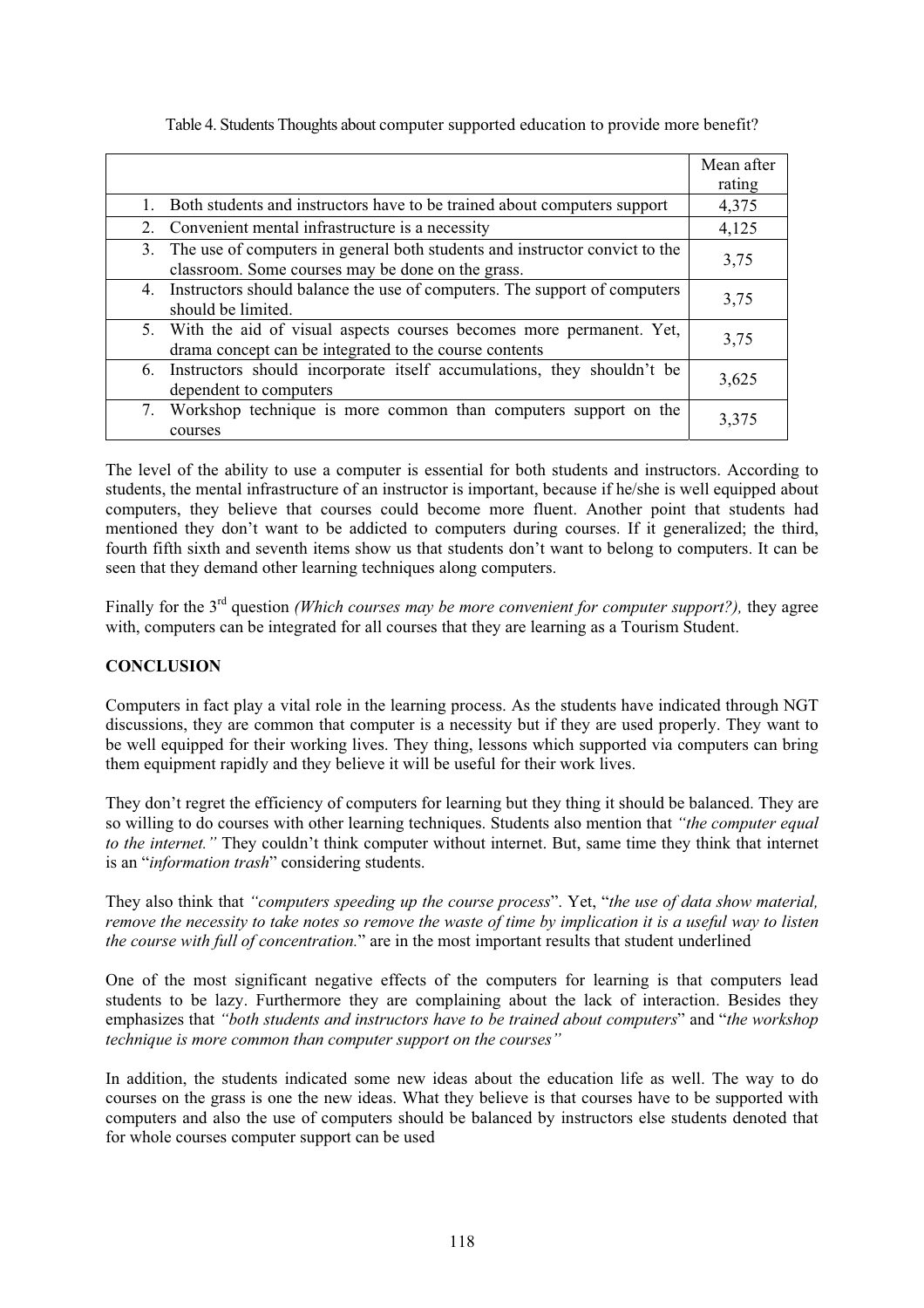Consequently, computers are an essential learning tools. looking to the findings of the study we can say that in general computers have very important place for learning activities. It is vital to speed up the learning process. Also computers may be harmful if they are used off the misapplication.

#### **REFERENCES**

Milliken J., Barnes L. P., (2002). Teaching and Technology in Higher Education: Student Perceptions and Personal Reflections. Computers and Education: An International Journal, 39, 223-235.

Cantero, M. O., (2002). Computers in Education: the Near Future. In M. Ortega & J. Bravo (Eds.), Computers and Education in the 21<sup>st</sup> Century (pp. 3-16). Hingham, MA: Kluwer Academic

Akindes S. A., (2000) "Did Somebody Say Computers?" Professional and Ethical Repercussions of the Vocationalization and Commercialization of Education, Bulletin of Science, Technology & Society, 20 (2), 90-99.

Lowerison G., Sclater J., Schmid R. F., Abrami P. C., (2006) Student perceived effectiveness of computer technology use in post-secondary classrooms, Computers & Education, 47, 465–489.

Barnes S. B., (1999) Education and Technology: A Cultural Faustian Bargain, Bulletin of Science Technology & Society, 19(1), 11-16.

Van Braak, J., & Tearle, P., (2006). The computer attributes for learning scale (CALS) among university students:Scale development and relationship with actual computer use for learning, Computers in Human Behaviour , doi:10.1016/j.chb.2006.08.014.

Selwyn N., (2000). Researching computers and education - glimpses of the wider picture, Computers & Education 34(2), 93-101.

Jelfs A., Colbourn C., (2002). Do Students' Approaches to Learning Affect their Perceptions of Using Computing and Information Technology?, Journal of Educational Media, Vol. 27 (1-2), 41-53.

Shaw G., Marlow N., (1999) The role of student learning styles, gender, attitudes and perceptions on information and communication technology assisted learning, Computers & Education, 33(4), 223-234.

Lawson K. G., (2005). Using eclectic digital resources to enhance instructional methods for adult learners. OCLC Systems & Services: International Digital Library Perspectives, 21(1), 49-60

Roberts T.S., (2004) Supported Collaborative Learning in Higher Education. Hershey, PA, USA: Idea Group Publishing, United Kingdom

Kuang Y., Cliff L., (2007). Effects of computer-assisted instruction on students' achievement in Taiwan: A meta-analysis, Computers & Education, 48(2), 216-233

Yuksel, A., Hancer M., Yuksel F. (2006). Building a Long-Term Share Perspective for Destinations in Stagnation: The Visioning Experience of Kusadasi. In Terry V. Liu (Ed.), Tourism Management: New Research (pp. 1-27). : Nova Science Publishers.

Baylor A.L., Ritchie D., (2002). What factors facilitate teacher skill, teacher morale, and perceived student learning in technology-using classrooms?, Computers & Education, 39, 395-414

Lei J., Zhao Y., (2005), Technology uses and student achievement: A longitudinal study, Computers & Education, doi:10.1016/j.compedu.2005.06.013